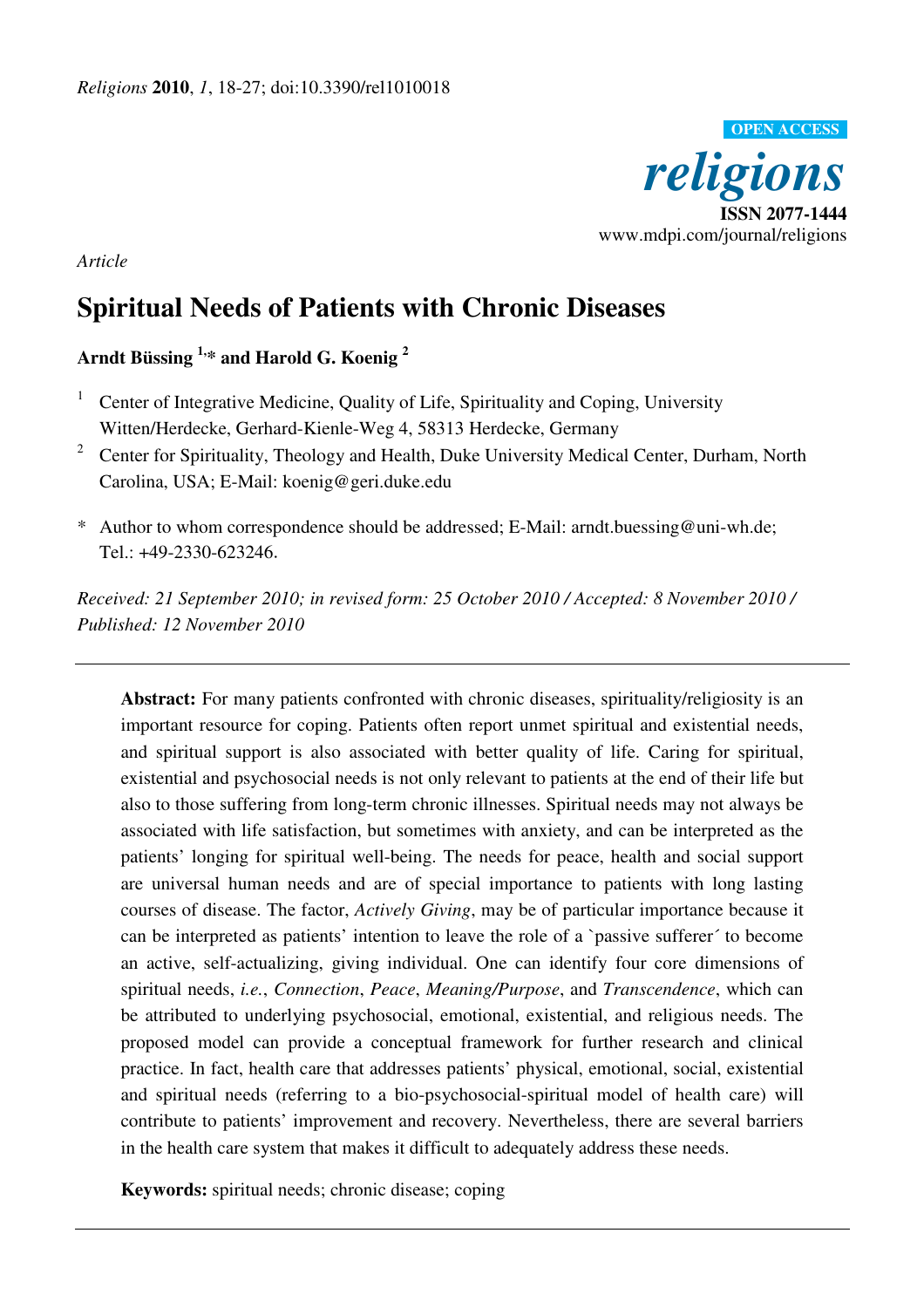#### **1. Background**

Confronted with chronic or fatal diseases, many patients rely on spiritual and religious issues to cope. In fact, spirituality/religiosity can be regarded as an important resource to cope, particularly for patients with cancer [1-7]. In cancer patients, spirituality/religiosity may be beneficial for maintaining self-esteem, providing a sense of meaning and purpose, giving emotional comfort and providing a sense of hope [7]. There is increasing evidence that distinct spiritual/religious practices and convictions/attitudes may have a beneficial impact on health outcomes (overview in [8,9]). Yet addressing these issues is generally not seen as a task of conventional health care, although there is consensus that "genuinely holistic health care must address the totality of the patient's relational existence—physical, psychological, social, and spiritual" [10]. This bio-psychosocial-spiritual model of care provides a conceptual framework for supporting patients' overall health.

Patients with fatal diseases or in terminal phases of disease are especially likely to have unmet spiritual needs. In a recent study among patients with advanced cancer, a majority (72%) reported that their spiritual needs were supported minimally or not at all by the medical system, and 47% felt supported minimally or not at all by a religious community, too [11]. This is of importance because spiritual support was associated with better quality of life [11]. Although spiritual concerns are of relevance for many patients, it may be difficult too for patients to express their spiritual needs (even within close family relationships) and for health care professionals to address them [12]. What are these unmet spiritual needs that patients and family members may have difficulty expressing, and that health professionals have difficulty addressing in health care settings?

A review of the psychosocial needs of patients with cancer identified physical and treatment related needs (*i.e.*, physical impairment, fatigue, sleep disturbance, side-effects of treatment, *etc.*), psychological and social needs (*i.e.*, emotional distress, depression, loss of sense of control, affected body image, impaired social function and relationship, *etc.*), and informational and support needs (*i.e.*, management of illness, prognosis, treatment options and side-effects, support groups, complementary therapies, *etc.*) [13]. Inadequate emotional support can create new or at least aggravate preexisting psychological distress resulting in depression, anxiety, adjustment disorders, *etc.*; distress may also lead to diminished self-perceptions and limitations in personal self-efficacy [14]. Patients' struggle with chronic symptoms can bring about feelings of guilt, loss, sadness, anxiety, diminished self-esteem, loss of role-function, communication problems with family and friends, questions about meaning in life, and religious struggles ("Why me?"), *etc.*

According to Maslow, the fundamental needs of humans can be categorized as primary (*i.e.*, food and drink, warmth and sleep, shelter, sexuality) and secondary needs (*i.e.*, security, friendship, belonging and acceptance, and finally self-realization) [15]. In contrast to conventional psychosocial needs which are often expressed as loss of social role function, lack of support by family or friends, needing help in managing disruptions in work or daily life, lack of material and logistical resources, depression and other negative emotions, disease associated distress, *etc.* (reviewed in [14]), spiritual needs are "the needs and expectations which humans have to find meaning, purpose and value in their life. Such needs can be specifically religious, but even people who have no religious faith or are not members of an organized religion have belief systems that give their lives meaning and purpose" [16]. Other would define the "need for peace of mind", the "need of overcoming despair and guilt", and to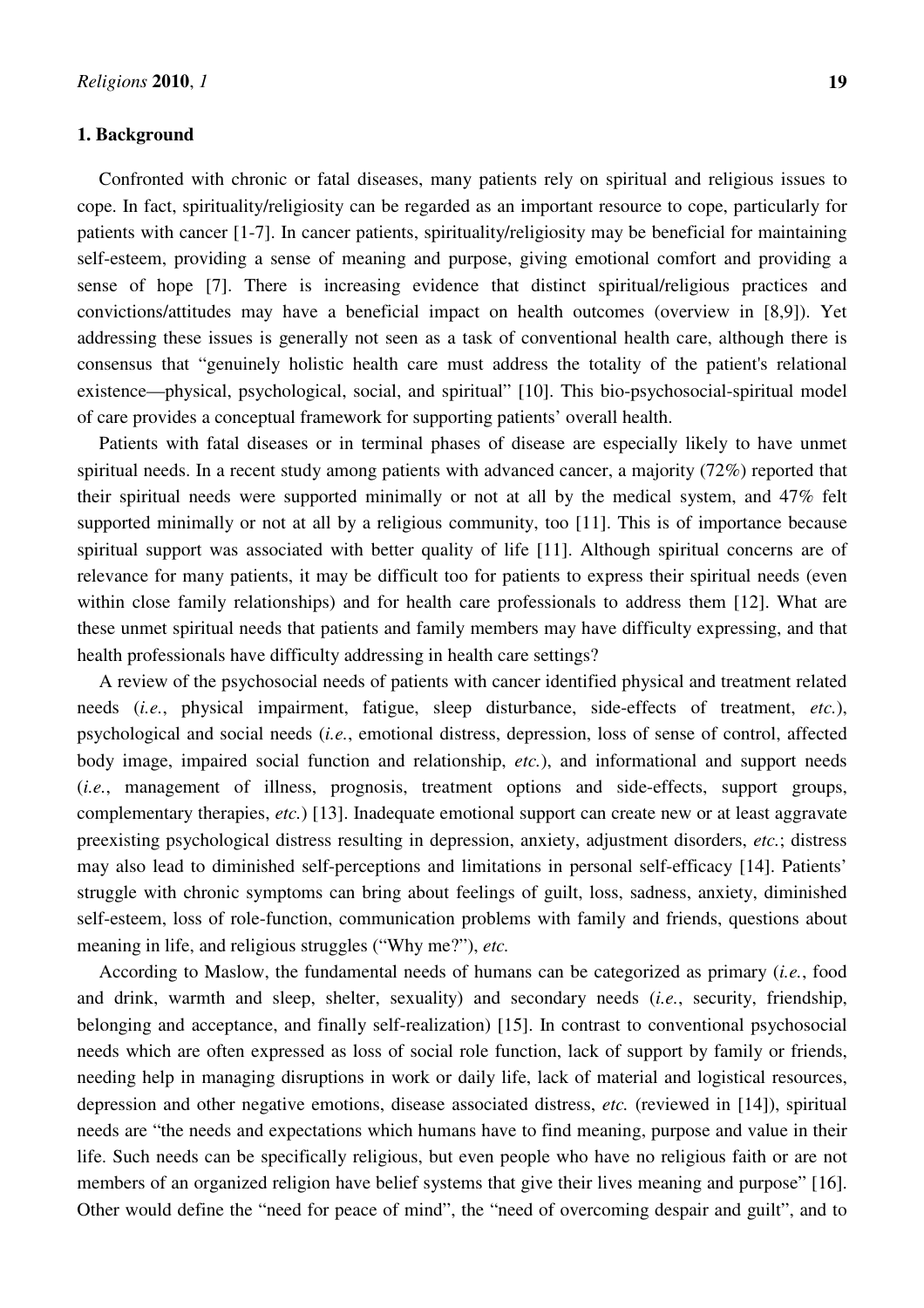"find meaning and purpose in life" as existential needs [17]. Nevertheless, spirituality is a multidimensional construct which is connected to religion, existentialism, and also humanism. Underwood and Teresi described spirituality as an individual and open approach in the search for meaning and purpose in life, as a search for `transcendental truth´, which may include a sense of connectedness with others, nature, and/or the divine [18]. Also in our definition of spirituality [19,20] we found the core motifs search and connection which may comprise aspects of formal religiosity and also unique and individual spiritual views which go beyond institutional religiosity. Religious patients may interpret their existential and spiritual needs in religious terms, while non-religious individuals would interpret the same needs as existential and humanistic. While it is adequate from a theoretical point of view to differentiate psychosocial, existential and spiritual needs, it is obvious that these `secondary needs´ are interconnected.

#### **2. Needs of Patients with Chronic Diseases**

Cancer patients from the U.S. want help with overcoming fears (51%), finding hope (42%), finding meaning in life (40%), finding spiritual resources (39%), or identifying someone to talk to about finding peace of mind (43%), meaning of life (28%), and dying and death (25%) [21]. A qualitative study among French patients at the end of life identified the following needs: reinterpretation of life, search for meaning, densification of the connection to the world, to loved ones and to oneself, control, vital energy, ambivalence to the future, confrontation with death, relationship to transcendence [22]. In hospice cancer patients, family was the most frequently cited need (80%), while attending religious services was the most frequently cited unmet need [23]. In Korean patients with cancer, five sub-constructs of spiritual needs were differentiated, *i.e.*, love and connection, hope and peace, meaning and purpose, relationship with God, and acceptance of dying [24]. In German patients with chronic pain diseases and cancer, factor analysis differentiated four main dimensions [25], *i.e.*, religious needs (enrolling praying, participate at religious ceremony, reading religious/spiritual books, turning to a higher presence), need for inner peace (enrolling patients' wishes to dwell at places of quietness and peace, beauty of nature, finding inner peace, talking with other about fears and worries, devotion by others), existential needs (in terms of reflection and meaning in life and suffering, dissolve open aspects in life, talk about the possibility of a life after death), and actively giving (which addresses the active and autonomous intention to solace someone, to give away something from yourself, and turning to others). Galek's analysis of the literature revealed seven major constructs, *i.e.*, love and belonging, meaning and purpose, hope and peace, the sacred, appreciation of beauty, morality and ethics, resolution and death [26]. A meta-summary of the qualitative literature on spiritual perspectives of adults extracted thematic pattern of spirituality at the end of life, which were spiritual despair (alienation, loss of self, dissonance), spiritual work (forgiveness, self-exploration, search for balance), and spiritual well-being (connection, self-actualization, consonance) [27].

If one analyses all these categories of spiritual need, one can identify four (interconnected) core dimensions, *i.e.*, *Connection*, *Peace*, *Meaning/Purpose*, and *Transcendence*, which can be attributed to the underlying categories of social, emotional, existential, and religious (Figure 1). The proposed model of spiritual needs can provide a conceptual framework for further research and clinical practice.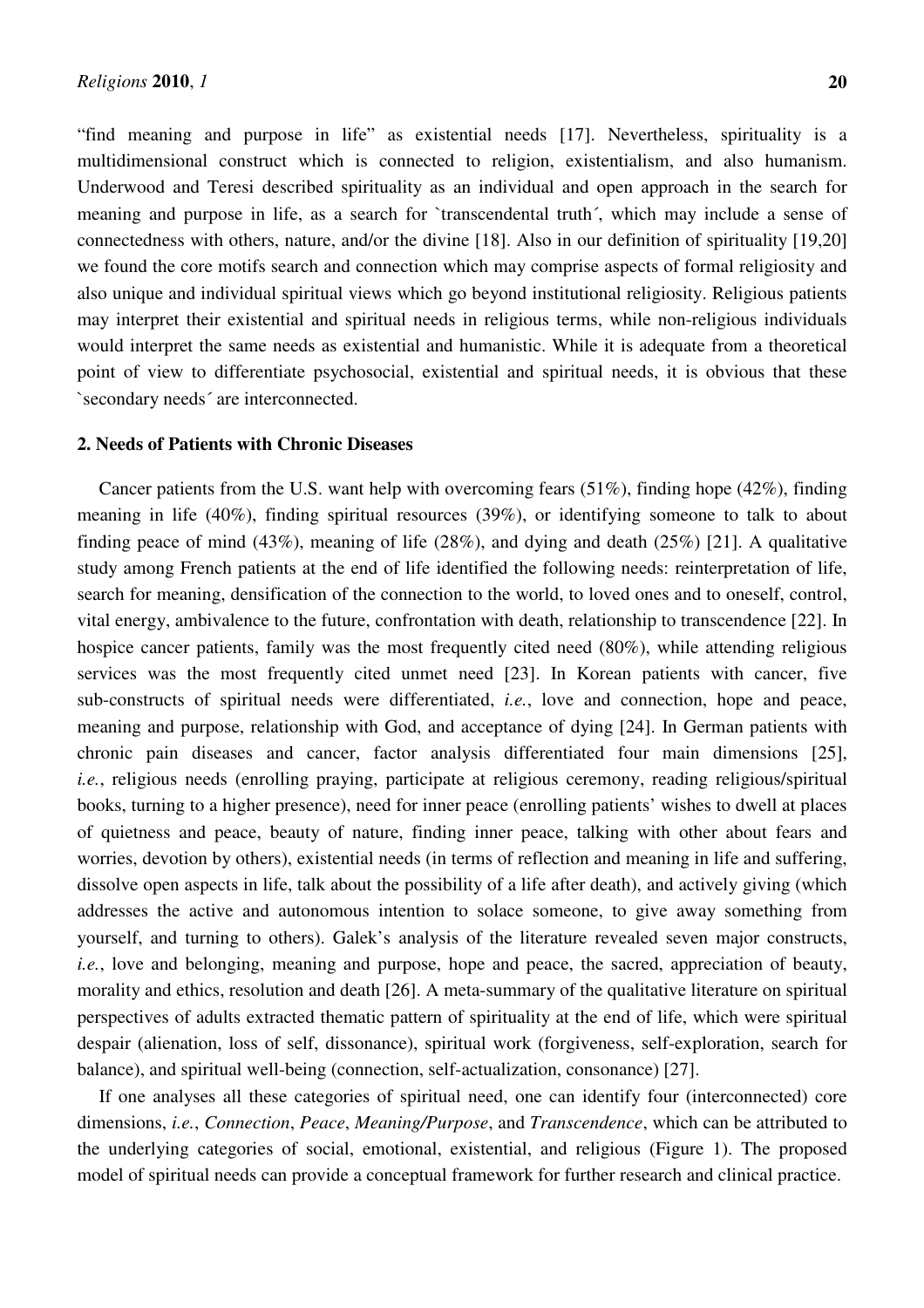

#### **Figure 1.** Model of spiritual needs.

## **3. Quantification of Spiritual Needs in Patients with Chronic Diseases**

#### *3.1. Findings*

Using the Spiritual Needs Scale, Yong *et al*. [24] investigated the spiritual needs of Korean patients with cancer. They found that *Hope and Peace* were scored highest, followed by *Meaning and Purpose*, *Love and Connection* and *Acceptance of Dying*, while *Relationship with God* (divine, sacred) was less important. Patients' spiritual needs means did not differ with respect to age and education, but differed significantly with respect to religion (those without a religious denomination had the lowest sum scores).

In German patients with chronic diseases, needs associated with the general categories *Peace* and *Connecting* were of highest relevance (*i.e.*, place of quietness and beauty, beauty of nature, being complete and safe, find inner peace, turn to someone in a loving attitude, talk about fears and worries, solace someone) [25] (Figure 2). The general category *Meaning/Purpose* was represented by three items (*i.e.*, reflect previous life, find meaning in illness and suffering, talk with others about the question of meaning in life) which were of intermediate importance for the patients. Grading of the importance of these needs using the Spiritual Needs Questionnaire (SpNQ) showed that needs for *Inner Peace* had the highest scores, followed by *Actively Giving* and *Existential Needs*, while *Religious Needs* had the lowest relevance [25]. Spiritual Needs were only weakly associated with life satisfaction; however, *Actively Giving* (which is a factor attributed to the *Connection* category) was associated with life satisfaction ( $r = 0.17$ ;  $p = 0.012$ ), and inversely with patients' symptom scores (r = −0.29; p < 0.0001), while need for *Inner Peace* was associated with patients' satisfaction with the treatment efficacy ( $r = 0.24$ ;  $p < 0.0001$ ) [23]. To clarify these associations one has to recognize that life satisfaction correlates negatively with symptom scores ( $r = -0.43$ ;  $p < 0.0001$ ), and positively with health satisfaction ( $r = 0.61$ ;  $p < 0.0001$ ) and treatment satisfaction ( $r = 0.48$ ;  $p < 0.0001$ ).

With the same instrument, Höcker *et al*. found similar grading of spiritual needs in 285 patients with cancer [28]. Multivariate linear regression analyses revealed that anxiety had a significant impact on cancer patients' needs for *Inner Peace*, *Existential Needs*, and *Actively Giving* [28]. Thus, anxiety can serve as powerful motivation toward seeking the fulfillment of spiritual needs.

Moreover, recent findings indicate that the spiritual needs of patients with chronic pain diseases are moderately associated with both positive and negative interpretations of illness [29]. This means, the way patients view their disease has an impact on the needs they may express.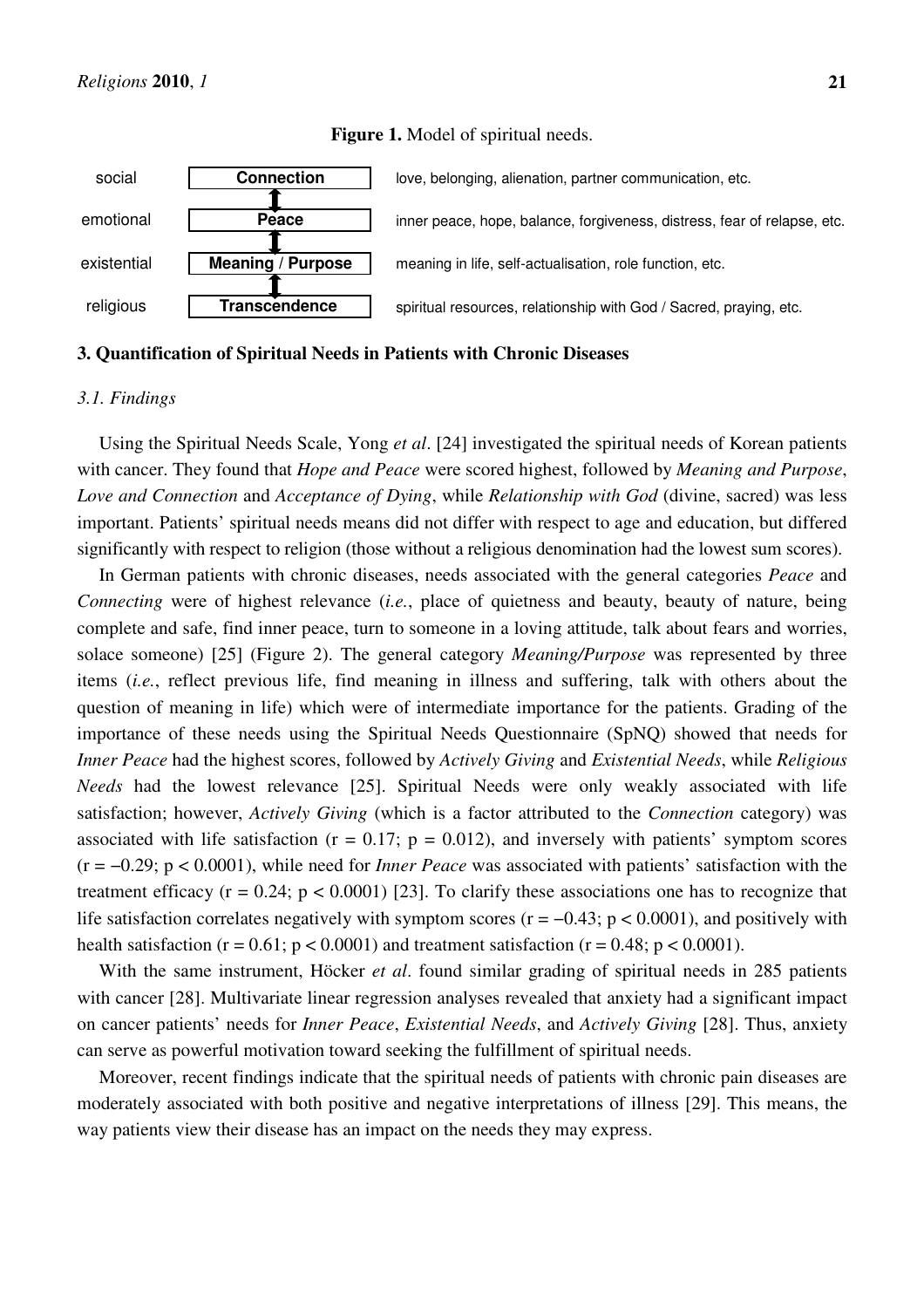**Figure 2.** Spiritual needs of patients with chronic diseases as measured with the Spiritual Needs Questionnaire (SpNQ) (n = 210; 75% women, 25% men; mean age 53.7  $\pm$  12.2 years; 67% chronic pain conditions, 28% cancer, 5% other chronic diseases [25]). Abbreviations.: Rel(igious), Mean(ing), Peace, Con(nection).



In a study among chaplains from the United States of America and Canada, Flannelly *et al*. [30] used the Spiritual Needs Assessment scale (developed by Galek *et al*. [26] after analysis of the literature to assess patients' spiritual needs) to assess the number of times that chaplains encounter patients with various spiritual needs. They found that *Meaning and Purpose*, *Love and Belonging*, and *Hope*, *Peace and Gratitude* ranked the highest, and *Morality/Ethics* and *Appreciation of Art and Beauty* the lowest, while the dimensions *Religion and Divine Guidance* and *Death Concerns and Resolutions*, which could be regarded as the central tasks of chaplains, are ranked between [30]. Although this study did not addressed the spiritual needs of patients directly, it nevertheless supports the findings of others enrolling patients with chronic diseases. However, unfortunately the authors did not follow their own findings that the factorial structure of Galek's 28-item instrument is not fully valid [31].

#### *3.2. Interpretation*

The need for peace, unaffected health and social support are universal human needs which corresponds with Maslow's core needs `security/safety´ and `love/belonging´, and are of outstanding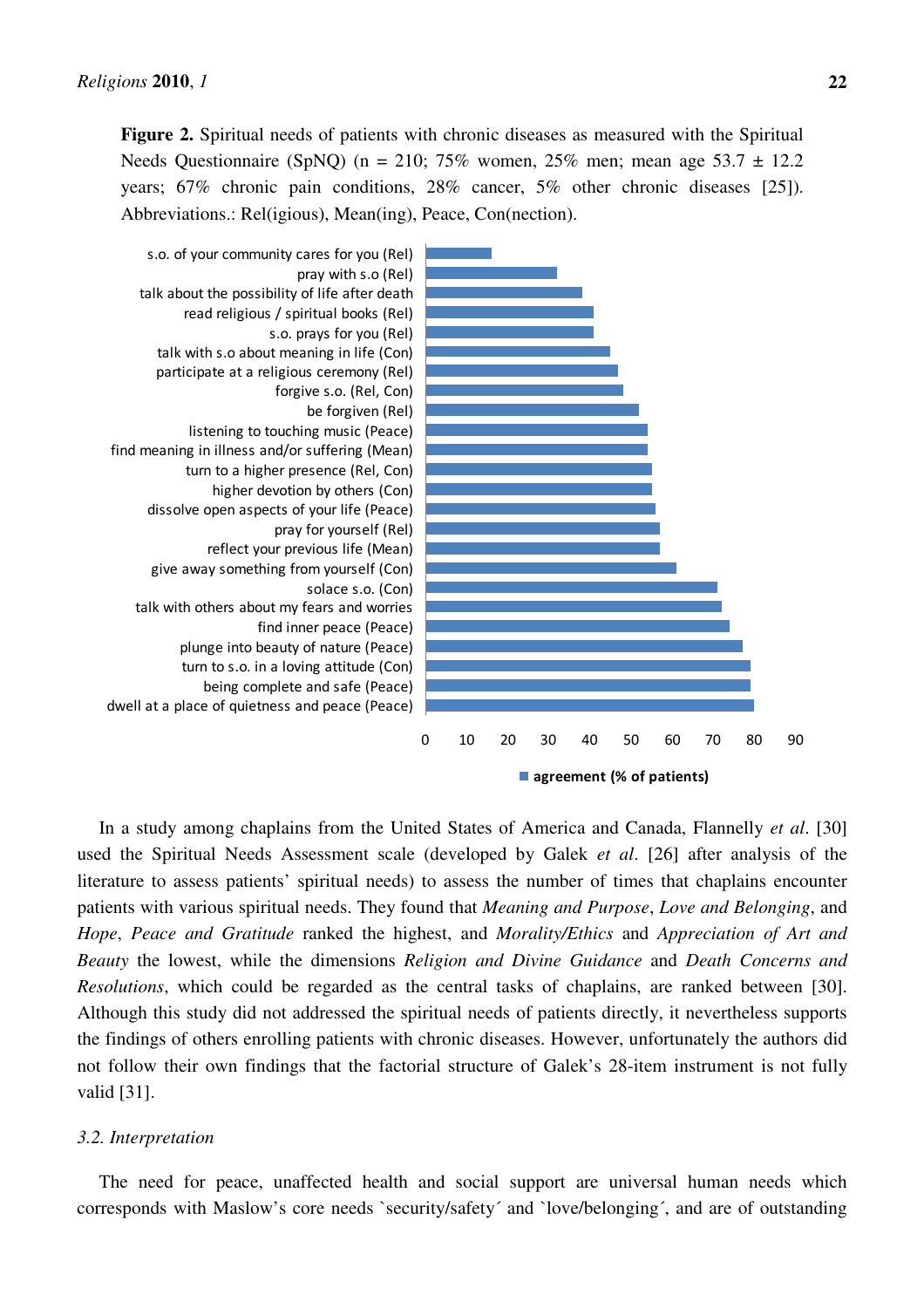relevance particularly for patients with long lasting or even fatal courses of disease. These needs can be interpreted as a desire to return to a peaceful state of save completeness (`lost paradise´)—instead of suffering pain, distress, insecure future perspectives, daily life struggles, and finally death. In this context, it is important to emphasize that the `Peace´ component of spiritual well-being (FACIT-Sp) was strongly related to cancer patients' mental health-related quality of life, while the `Meaning´ component was just marginally related to physical and mental health; in contrast, `Faith´ was just marginally (negatively) correlated with mental health [32]. This underscores the importance of `Peace´ as a category highly important for emotional well-being of patients.

Most dimensions were clearly linked to the *Connection* category (`love/belonging´); these needs involve friends, family or caring others, while a transcendent connection (Religious needs) was less important. Nevertheless, the hierarchy of patients' needs clearly point to the fact that praying for the own concerns was of higher importance than praying with someone, someone praying for the patient, having someone from the community who cares, or participating in religious services. In terms of religious needs, connecting with others from the religious community was less important than the self-realizing aspects and patients' turning to a Divine source for help. Also in Korean patients, personal connection with God, the Divine or the Sacred was of particular importance [24]. However, one should not ignore that even non-religious individuals may have strong spiritual needs, particularly a need for *Inner Peace* and *Giving Attention*, which did not significantly differ from those with a religious denomination [25]. In fact, spiritual needs go far beyond formal religion, and thus are important also for conventional health care and social ministry rather than pastoral care alone.

*Actively Giving* seems to be of great importance, too, because it can be interpreted as patients' intention to leave the role model of a `passive sufferer´ to become an active, self-actualizing, giving individual. Support for this comes from qualitative results of Murray *et al*. that "spiritual needs were expressed in terms of the needs to maintain a sense of self and self-worth, to have a useful role in life, retaining an active role with family and friends" [12]. Spiritual needs may be regarded as patients' longing for spiritual well-being. Nevertheless, it was just weakly correlated with life satisfaction, indicating that both concepts are different. *Actively Giving* is associated with higher life satisfaction (and lower symptom scores). Moreover, this dimension of giving could be linked to Erikson's psychosocial development stage `generativity´ [33]. This stage of middle adulthood refers to the ability to care for others and guide the next generation. Erikson stated, "A person does best at this time to put aside thoughts of death and balance its certainty with the only happiness that is lasting: to increase, by whatever is yours to give, the goodwill and higher order in your sector of the world" [33]. Thus, Active Giving may either cause greater life satisfaction, or may be the result of already being satisfied with life.

### **4. Addressing Spiritual Needs as an Approach in Health Care**

Needs assessment is a measure of the difference between the experiences of patients and their expectancies [34]. In several cases, patients' expectations might be higher than practicable by medical professionals. Particularly cancer patients experience high levels of unmet needs, also in relation to conventional psychosocial and medical communication/information [35-37]. Although there are attempts to address supportive care needs of patients with cancer, assessing areas such as psychology,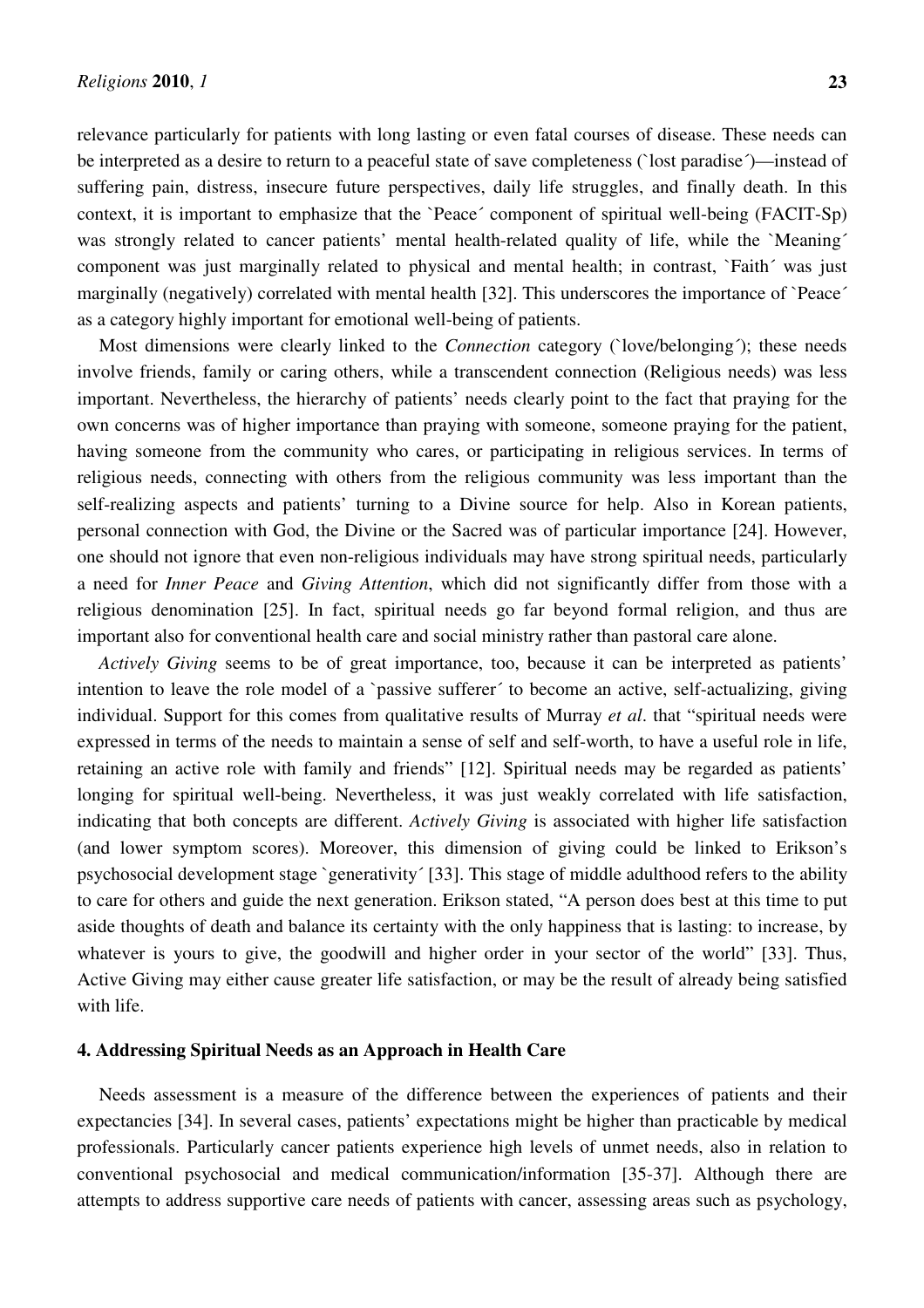health system and information, physical and daily living, patient care and support, and sexuality [37], it is remarkable that spiritual and existential needs are in most cases either not recognized or even ignored. One may surmise that health care professionals assume other professions to be `responsible´ for these `secondary needs´. Prioritization of `primary needs´ in the medical system might be due to the reductionist nature of biomedicine [17], and thus, "repairing the defect or dysfunction" is supposed to restore health.

On the other hand, health policies focus on improving access to care and rapidly moving them through the system; therefore addressing spiritual needs may not be practical for health professionals. Health care professional may feel overextended that they should care not only for the physical needs of their patients, but also for the spiritual and existential concerns. In a study enrolling patients with chronic pain diseases, 23% would like to talk with a priest or chaplain about their spiritual needs, 20% had no partner to talk about these needs, while for 37% it is important to talk with their medical doctor about these needs [2]. Yet medical practitioners may lack the necessary time, skills or even interest to uncover and address these needs.

If it is true that many patients may have turned away from institutional religion and would instead like to talk with their medical doctor or nurses about their spiritual needs instead of trained and certified chaplains or pastoral counselors, then the key activities of health care professionals should be reconsidered. This means that there is a general need for adequate education and training for health care professionals to address and uncover patients' spiritual needs which are in most cases not exclusively religious. Regardless of their own belief system, health care professionals should not allow their own bias to blind them to the possibility that spiritual/religious beliefs play an important role for their patients. In fact, research indicates that health professionals can play an important role in enhancing psycho-spiritual well-being [38], *i.e.*, self-awareness, coping and adjusting effectively with stress, relationships, sense of faith, sense of empowerment and confidence, and living with meaning and hope.

Currently there are several barriers in the health care system that makes it difficult to address these needs. Molzahn and Sheilds found that nurses' reluctance to address spirituality involved "not having the right words, lack of education, a view that spiritual care is someone else's responsibility, influences of secularism and diversity in society, and the current health-care context" [39]. However, Koslander *et al.* [17] argued that "if a patient´s existential and spiritual needs, like physical needs, are seen as resources that are to be taken into consideration in health care, then a holistic care approach can be developed". Puchalski clearly pointed to the fact that "by creating an atmosphere of caring compassion and a willingness to be open to whatever concerns the patient, the interaction becomes focused in a patient-centered model of care" [9].

#### **5. Conclusions**

Chronic illness has a significant impact on the life of patients and affects physical, functional, emotional, social and spiritual well-being. Health care that addresses patients' psychosocial and spiritual needs (referring to a bio-psychosocial-spiritual model of health care) will contribute to patients' improvement and recovery. Identifying and addressing these needs is essential, but there is a general need to develop better strategies for meeting these multidimensional needs of patients with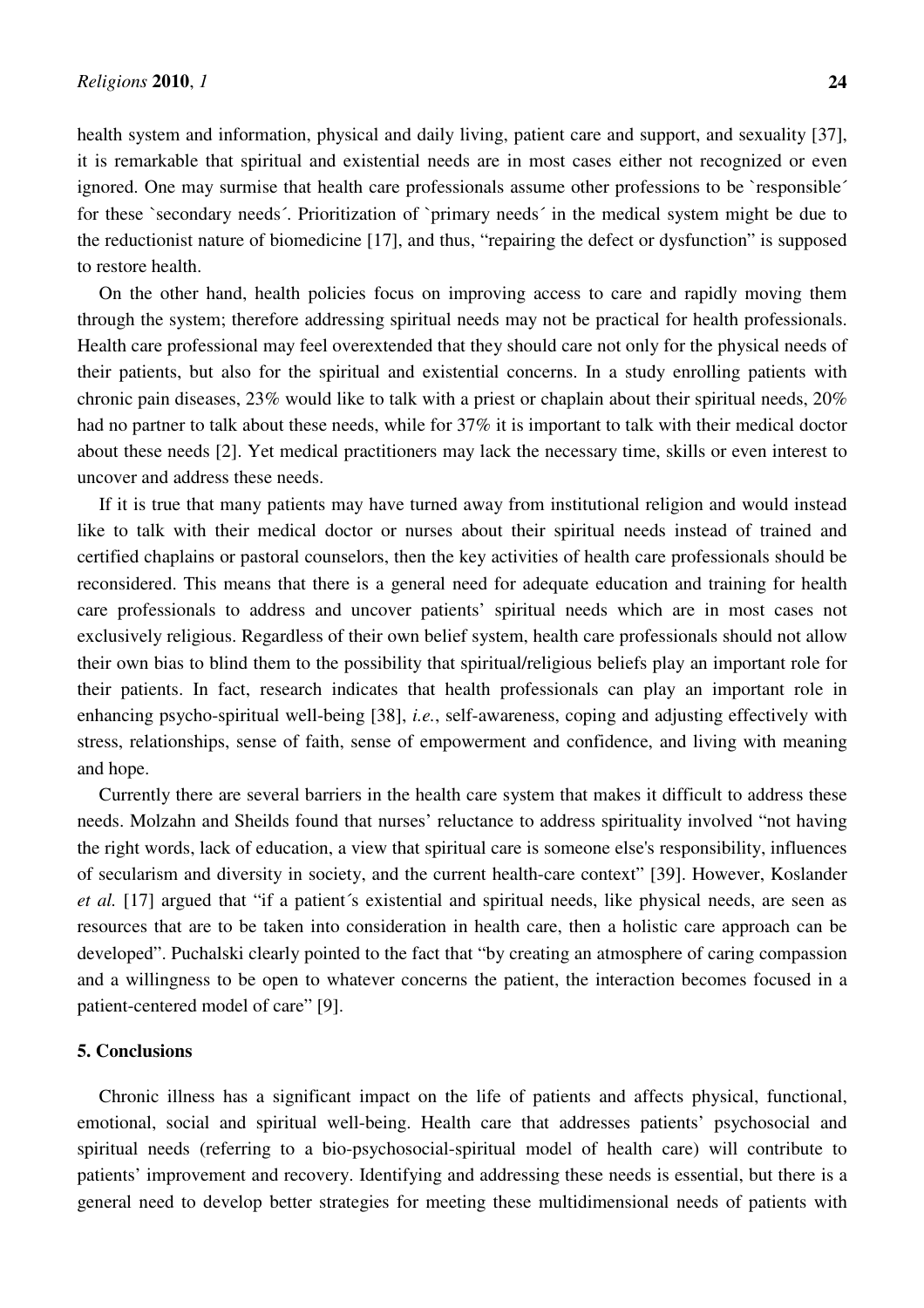chronic disease. When these needs are identified, health care professionals and patients' relatives have the chance to react and support the patients in their struggle with chronic or fatal illness. Not meeting patients' needs means to ignore their dignity and fundamental rights, which "are now seen as core to health care ethics" [17]. A prerequisite for further research is having valid and reliable spiritual need assessment tools, which then must be implemented in well-designed health care studies. Such instruments are now becoming available.

## **Acknowledgements**

Thanks a lot to Anja Höcker for collaboration and early insight in her study results.

## **References**

- 1. Büssing, A.; Fischer, J.; Ostermann, T.; Matthiesen, P.F. Reliance on God´s help, depression and fatigue in female cancer patients. *Int. J. Psychiatry Med.* **2008**, *38*, 357-372.
- 2. Büssing, A.; Michalsen, A.; Balzat, H.J.; Grünther, R.A.; Ostermann, T.; Neugebauer, E.A.; Matthiessen, P.F. Are spirituality and religiosity resources for patients with chronic pain conditions? *Pain Med.* **2009**, *10*, 327-339.
- 3. Hebert, R.; Zdaniuk, B.; Schulz, R.; Scheier, M. Positive and negative religious coping and wellbeing in women with breast cancer. *J. Palliat. Med.* **2009**, *12*, 537-545.
- 4. Nairn, R.C.; Merluzzi, T.V. The role of religious coping in adjustment to cancer. *Psychooncology* **2003**, *12*, 428-441.
- 5. Phelps, A.C.; Maciejewski, P.K.; Nilsson, M.; Balboni, T.A.; Wright, A.A.; Paulk, M.E.; Trice, E.; Schrag, D.; Peteet, J.R.; Block, S.D.; Prigerson, H.G. Religious coping and use of intensive lifeprolonging care near death in patients with advanced cancer. *JAMA* **2009**, *301*, 1140-1147.
- 6. Ross, K.; Handal, P.J.; Clark, E.M.; Vander Wal, J.S. The relationship between religion and religious coping: religious coping as a moderator between religion and adjustment. *J. Relig. Health* **2009**, *48*, 454-467.
- 7. Thune-Boyle, I.C.; Stygall, J.A.; Keshtgar, M.R.; Newman, S.P. Do religious/spiritual coping strategies affect illness adjustment in patients with cancer? A systematic review of the literature. *Soc. Sci. Med.* **2006**, *63*, 151-164.
- 8. Koenig, H.G.; King, D.A.; Carson, V.B. *The Handbook of Religion and Health*, 2n ed.; Oxford University Press: New York, NY, USA, 2011.
- 9. Puchalski, C.M. Addressing the Spiritual Needs of Patients. In *Ethical Issues in Cancer Patient Care*; Angelos, P., Ed.; Springer: New York, NY, USA, 2009; pp. 79-91.
- 10. Sulmasy, D.P. A biopsychosocial-spiritual model for the care of patients at the end of life. *Gerontologist* **2002**, *42*, 24-33.
- 11. Balboni, T.A.; Vanderwerker, L.C.; Block, S.D.; Paulk, M.E.; Lathan, C.S.; Peteet, J.R.; Prigerson, H.G. Religiousness and spiritual support among advanced cancer patients and associations with end-of-life treatment preferences and quality of life. *J. Clin. Oncol.* **2007**, *25*, 555-560.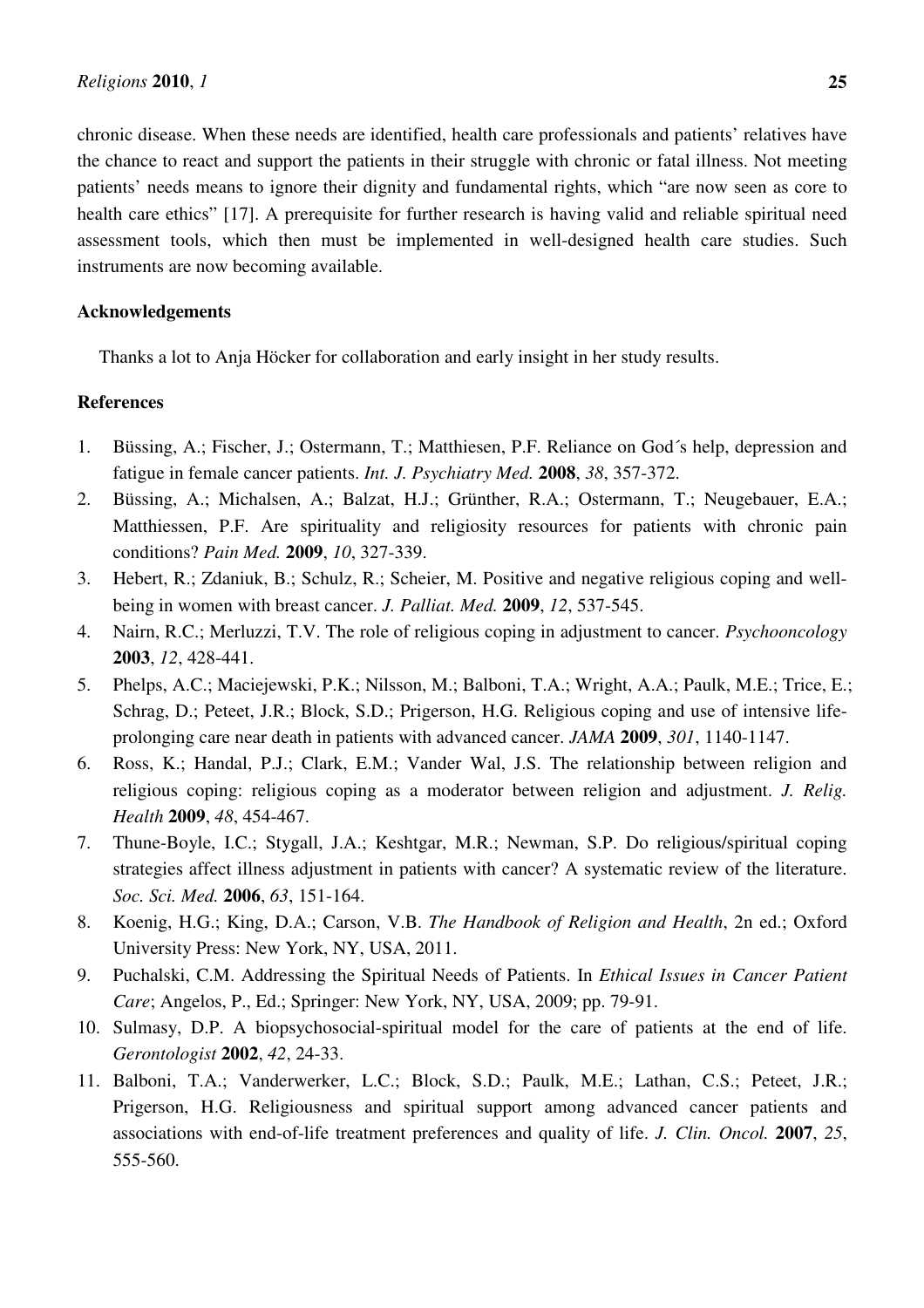- 12. Murray, S.A.; Kendall, M.; Boyd, K.; Worth, A.; Benton, T.F. Exploring the spiritual needs of people dying of lung cancer or heart failure: A prospective qualitative interview study of patients and their carers. *Palliat. Med.* **2004**, *18*, 39-45.
- 13. Schmid-Buchi, S.; Halfens, R.J.; Dassen, T.; van den Borne, B. A review of psychosocial needs of breast-cancer patients and their relatives. *J. Clin. Nurs.* **2008**, *17*, 2895-2909.
- 14. Adler, N.E.; Page, A.E.K. *Cancer Care for the Whole Patient: Meeting Psychosocial Health Needs*; The National Academies Press: Washington, DC, USA, 2008.
- 15. Maslov, A.H. A Theory of Human Motivation. *Psychol. Rev.* **1943**, *50*, 370-396.
- 16. Field, M.J.; Cassel, C.K. *Approaching Death. Improving Care at the End of Life*; National Academy Press: Washington, DC, USA, 1997.
- 17. Koslander, T.; da Silva, A.B.; Roxberg, A. Existential and spiritual needs in mental health care: An ethical and holistic perspective. *J. Holist. Nurs.* **2009**, *27*, 34-42.
- 18. Underwood, L.G.; Teresi, J.A. The daily spiritual experience scale: Development, theoretical description, reliability, exploratory factor analysis, and preliminary construct validity using health-related data. *Ann. Behav. Med.* **2002**, *24*, 22-33.
- 19. Büssing, A. "Spiritualität"- Worüber reden wir? In *Spiritualität*, *Krankheit und Heilung Bedeutung und Ausdrucksformen der Spiritualität in der Medizin*; Büssing, A., Ostermann, T., Glöckler, M., Matthiessen, P.F., Eds.; VAS - Verlag für Akademische Schriften: Frankfurt, Germany, 2006; pp. 11-24.
- 20. Büssing, A.; Föller-Mancini, A.; Gidley, J.; Heusser, P. Aspects of Spirituality in Adolescents. *Int. J. Child. Spiritual.* **2010**, *15*, 25-44.
- 21. Moadel, A.; Morgan, C.; Fatone, A.; Grennan, J.; Carter, J.; Laruffa, G.; Skummy, A.; Dutcher, J. Seeking meaning and hope: Self-reported spiritual and existential needs among an ethnicallydiverse cancer patient population. *Psychooncology* **1999**, *8*, 378-385.
- 22. Raoul, M.; Rougeron, C. Spiritual needs of end of life home care patients: A qualitative study with 13 patients. *J. Int. Bioethique* **2007**, *18*, 63-83, 117.
- 23. Hampton, D.M.; Hollis. D.E.; Lloyd, D.A.; Taylor, J.; McMillan, S.C. Spiritual needs of persons with advanced cancer. *Am. J. Hosp. Palliat. Care* **2007**, *24*, 42-48.
- 24. Yong, J.; Kim, J.; Han, S.S.; Puchalski, C.M. Development and validation of a scale assessing spiritual needs for Korean patients with cancer. *J. Palliat. Care* **2008**, *24*, 240-246.
- 25. Büssing, A.; Balzat, H.J.; Heusser, P. Spiritual needs of patients with chronic pain diseases and cancer - validation of the spiritual needs questionnaire. *Eur. J. Med. Res.* **2010**, *15*, 266-273.
- 26. Galek, K.; Flannelly, K.J.; Vane, A.; Galek, R.M. Assessing a patient´s spiritual needs. A comprehensive instrument. *Holist. Nurs. Pract.* **2005**, *19*, 62-69.
- 27. Williams, A.L. Perspectives on spirituality at the end of life: A meta-summary. *Palliat. Support Care* **2006**, *4*, 407-417.
- 28. Höcker, A. Spiritualität/Religiosität und Lebenssinn bei Krebspatienten. Thesis at the Institue of Medical Psychology, University Hamburg Eppendorf, 2011.
- 29. Büssing, A., Kopf, A.; Janko, A.; Neugebauer, E.A.M.; Heusser, P. Psychosocial and spiritual needs of patients with chronic pain conditions. Presentation at the American Academy of Pain Medicine's 27th Annual Meeting, Washington, DC, USA, 24–27 March 2011, in preparation.